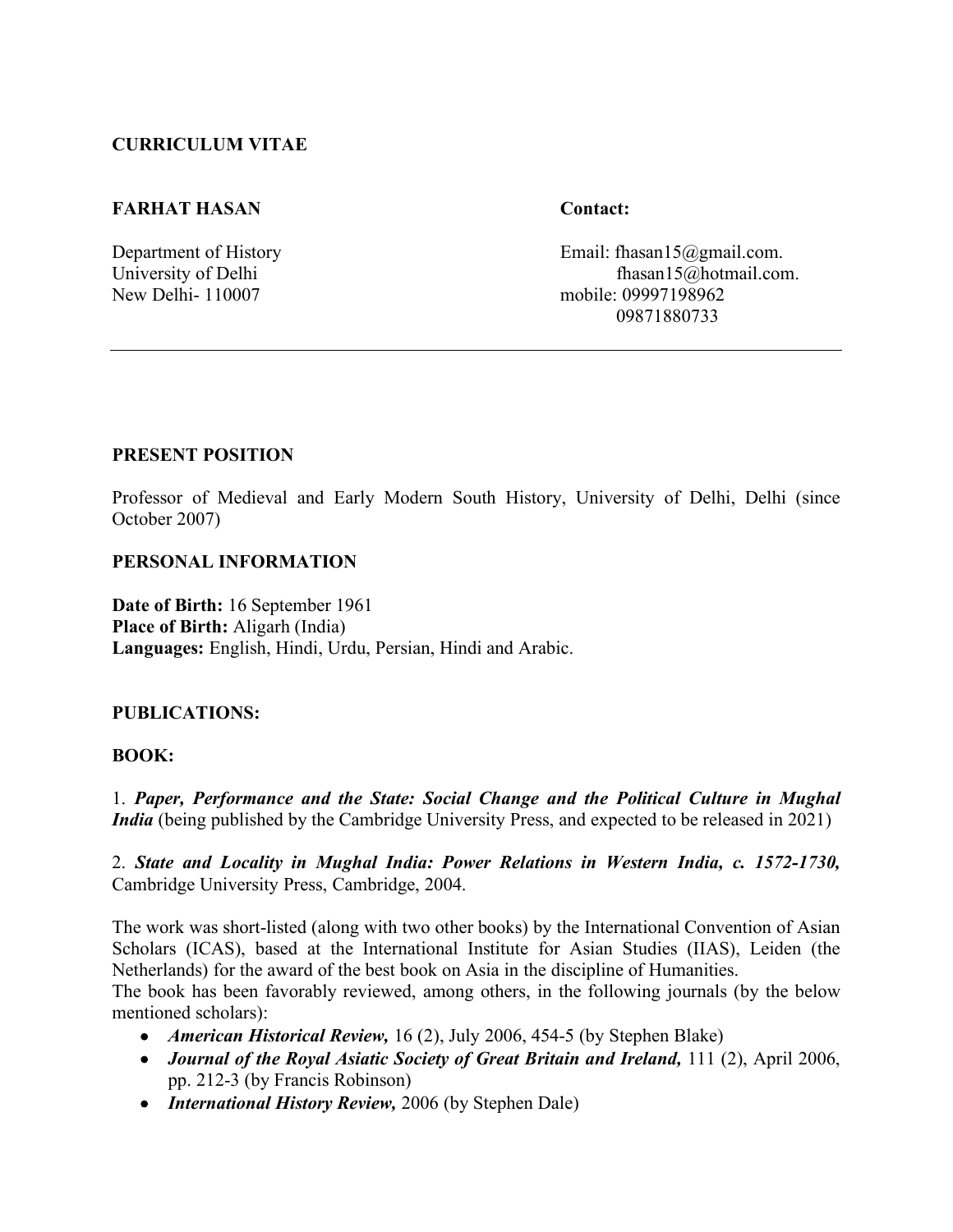- *Journal of the Economic and Social History of the Orient,* 50 (1), 2007, pp. 85-7 (by Dr. H. Jacob)
- *Indian Economic and Social History of the Orient,* 44, 4 (2007), 540-43 (by Jyoti Gulati)
- *South Asia,* 2007 (by Munis Faruqui, University of California, Berkeley)
- *International Institute for Asian Studies Newsletter,* 44, 2007 (by Karuna Sharma)

## **ARTICLES AND RESEARCH PAPERS**

- 1. 'Mughal Authority: The View from Below,' in Richard M. Eaton and Ramya Sreenivasan (eds.), *The Oxford Handbook of the Mughal World,* Online Publication: November 2020, pp. 1-21.
- 2. 'Law as Contested Communication: Literacy, Performativity and the Legal Order in the Mughal Empire,' *Oxford Journal of Law and Religion,* 8, 2 (June 2019), 396-413.
- 3. 'Nationalist Representations of the Mughal State: The Views of Tilak and Gandhi,' *Studies in People's History,* 6, 1 (2019), 52-62.
- 4. 'Property and Social Relations in Mughal India: Litigations and Disputes at the Qazi's Court in Urban Localities, 17th-18th Centuries,' *Journal of the Economic and Social History of the Orient,* 61, 5-6 (2018), 849-875.
- 5. 'Presenting the Self: Norms and Emotions in *Ardhakathanaka,'* in Vijaya Ramaswamy and Yogesh Sharma (eds.), *Biography as History* (New Delhi: Orient, 2009), 105-122
- 6. 'The Mughal Port Cities of Surat and Hugli,' in Lakshmi Subramanian (ed.), *Ports, Towns and Cities: A Historical Tour of the Indian Littoral* (Mumbai: Marg Publications, 2008), 78-93.
- 7. 'Religion in the History of 1857,' in Shireen Moosvi (ed.), *Facets of the Great Revolt: 1857* (New Delhi: Tulika Books, 2008), 135-142.
- 8. 'The Religious Shade of the Rebellion,' *Economic and Political Weekly,* Mumbai, XLII, No. 19 (May 12, 2007), 1681-82
- 9. '*Madaris* and the Challenges of Modernity in Colonial India,' in Jan-Peter Hartung and Helmut Reifeld (eds.), *Islamic Education, Diversity and National Identity: Dini Madaris in India Post 9/11,* (New Delhi: Sage, 2006), 56-72.
- 10. 'Globalization and Post-Modernism: Defending Foucault's Interrogation of Modernity,' in B.N. Patnaik and S. Imtiaz Hasnain (eds.), *Globalization, Language, Culture and Media*  (Shimla: Indian Institute of Advanced Study, 2006), 233-246.
- 11. 'Forms of Civility and Publicness in Pre-British India,'in Rajeev Bhargava and Helmut Reifeld (eds), *Civil Society, Public Sphere and Citizenship: Dialogues and Perceptions*  (New Delhi: Sage, 2005), 84-105.
- 12. 'Towards a Theory of Social Communication in Pre-colonial India,' *Proceedings of the Indian History Congress,* 63 session, Annamalai, 2002 (Kolkata, 2003), 396-411.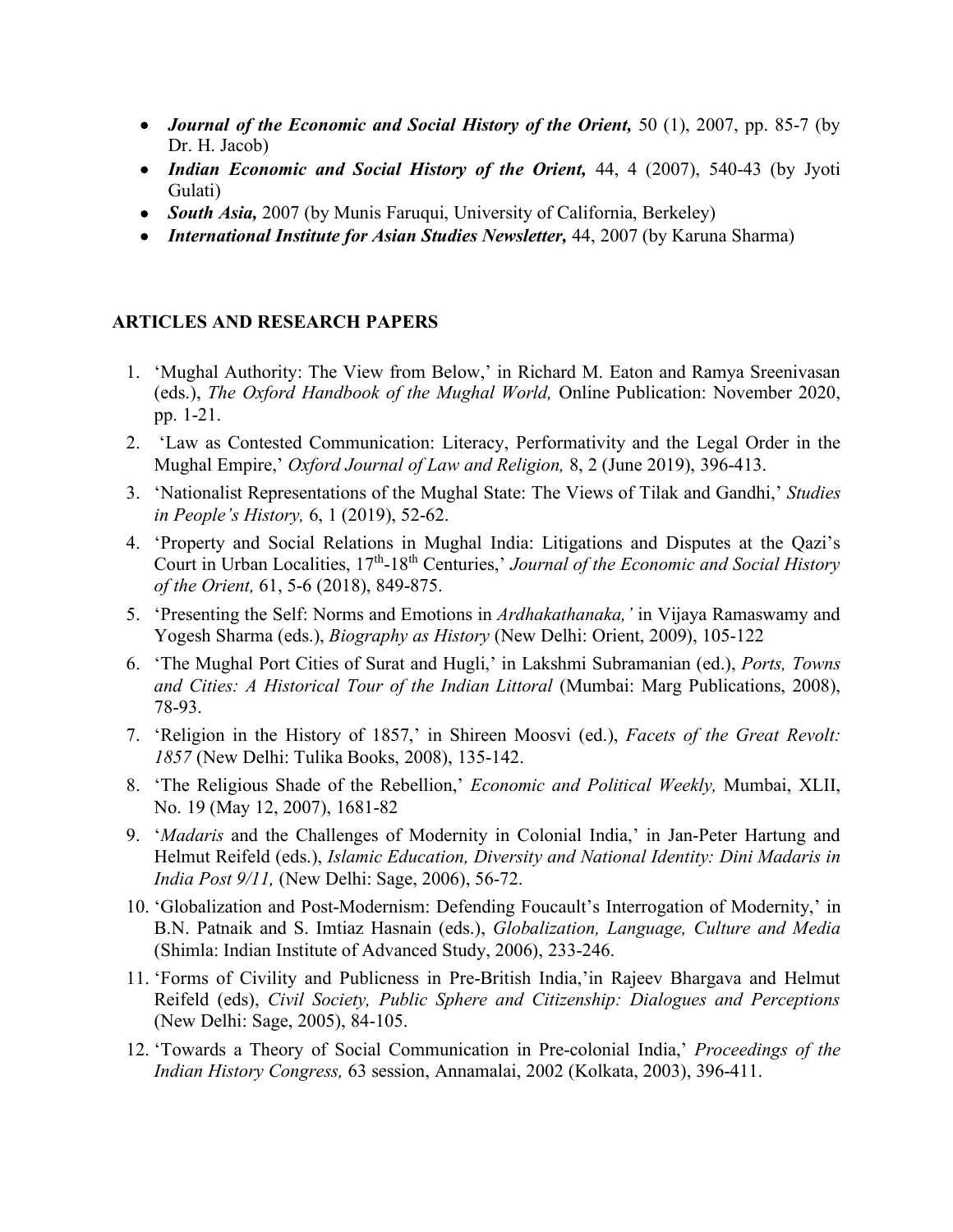- 13. 'Muslim Liberal Reform Movements in Modern South Asia: A Quest for Identity and Power'; published under the title, 'The Quest for Identity', in Zubeida Mustafa (ed.), *The South Asian Century* (Karachi: Oxford University Press, 2001), 79-88.
- 14. 'Mughal Fiscal System in Surat and the English East India Company,' *Modern Asian Studies* (Cambridge), vol.27, no.4, October 1993, 711-718.
- 15. 'Indigenous Cooperation and the Birth of a Colonial City: Calcutta, 1698- 1740,' *Modern Asian Studies* (Cambridge), vol.26, no.1, February 1992, 65- 82.
- 16. 'Conflict and Cooperation in Anglo- Mughal Trade Relations during the Reign of Aurangzeb,' *Journal of the Economic and Social History of the Orient* (Leiden, The Netherlands), vol.24, no. 4, October 1991, 351- 60.
- 17. 'Calcutta in the Early Eighteenth Century,' in J. S. Grewal (ed.), *Calcutta- Foundation and Development of a Colonial Metropolis* (Urban History Association of India, Chandigarh, 1991), chap. I, 1- 11.
- 18. 'Anglo-Mughal Commercial Relations in Surat during the First Half of the Seventeenth Century,' *Proceedings of the Indian History Congress,* Calcutta Session, 1990 (Delhi, 1991), 272- 281.
- 19. 'Mughal Officials at Surat and their Relations with the English and the Dutch Merchants: Based on a Collection of Persian Documents of the Seventeenth Century,' *Proceedings of the Indian History Congress,* Gorakhpur Session, 1989- 90 (Delhi, 1990).
- 20. 'The Mutasaddi of Surat—Evidence of Persian Records of the Seventeenth Century,' *Proceedings of the Indian History Congress,* Warangal Session, 1992- 93 (Delhi, 1993).

## **REVIEW ARTICLES/ REVIEWS/CONTRIBUTIONS TO NEWSPAPERS**

- 1. Review Essay: Aparna Kapadia, *In Praise of Kings: Rajputs, Sultans and Poets in 15th Century Gujarat,* (Cambridge: Cambridge University Press, 2018), *The Medieval History Journal,* 22, 1 (2019).
- 2. 'India Before the Mughals;' A Review Essay on Francesca Orsini and Samira Sheikh (eds.), *After Timur Left: Culture and Circulation in 15th Century North India* (New Delhi: Oxford University Press, 2014), *Biblio,* xx. 5-6 (January 2015), 16-17.
- 3. 'Between the Two Cultures,' *The Guardian,* London, August 20, 1996 (Tuesday), Education Supplement, 16- 17.
- 4. Review of S. Nurul Hasan, *Religion, State and Society in Medieval India,* ed. Satish Chandra, New Delhi: Oxford University Press, 2005, in *Studies in History,* 24, 1 (January-June 2008), 159-162 (Review Article)
- 5. Review of Mushirul Hasan, *Moderate or Militant Images of India's Muslims,* New Delhi: Oxford University Press, 2008, in *India Today,* April 7, 2008.
- 6. Review of Ruby Lal, *Domesticity and Power in the Early Mughal World,* Cambridge: Cambridge University Press, 2005, in *The Indian Economic and Social History Review,* XLIV, 4 (October-December 2007), 524-26
- 7. Review of J. F. Richards, *The New Cambridge History of India, 1.5—The Mughal Empire,* Cambridge University Press, Cambridge, 1993; in *Modern Asian Studies* (Cambridge), vol.29, no.2, May 1995, pp. 441- 445.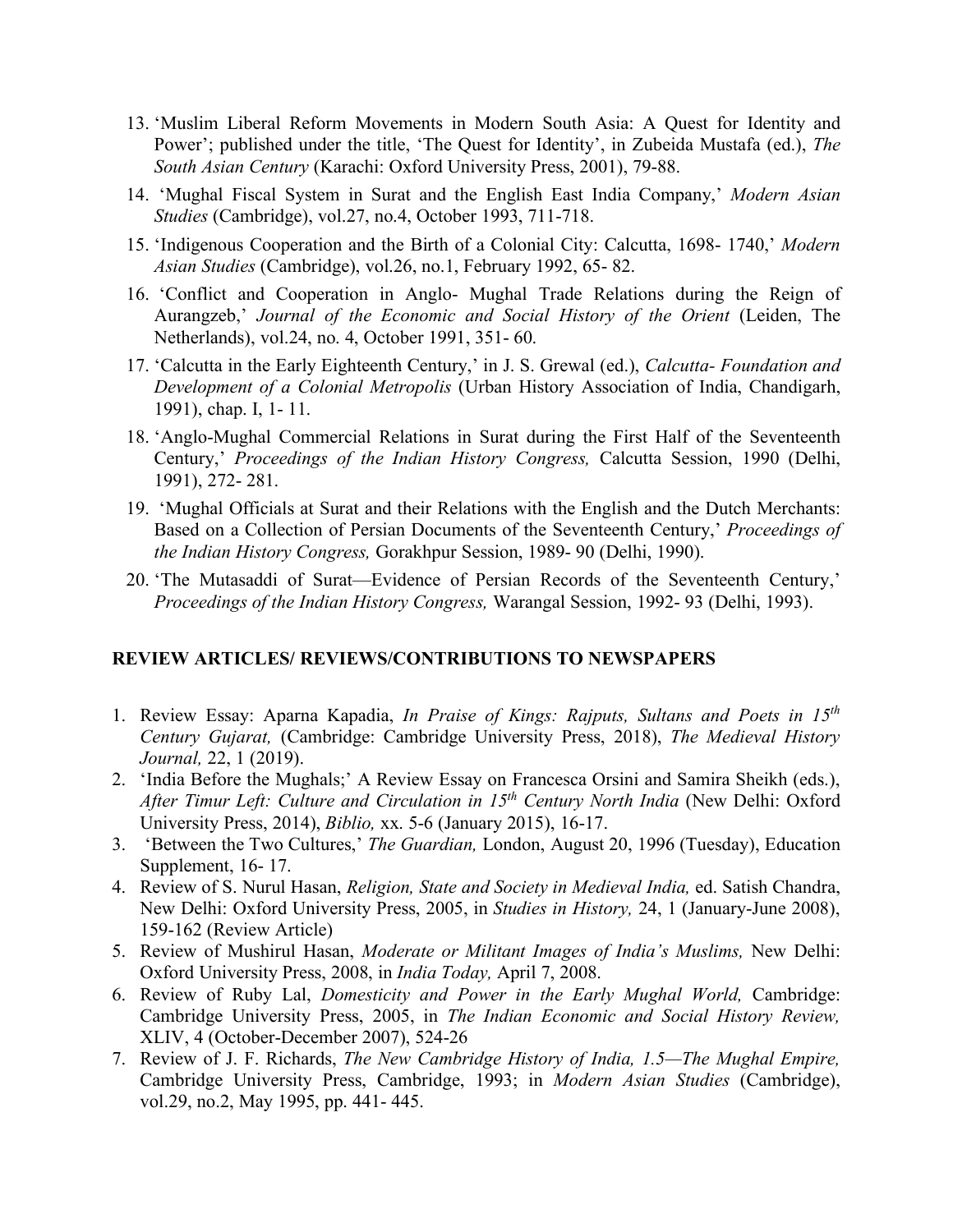8. Review of Tapti Roy, *The Politics of a Popular Uprising: Bundelkhand in 1857,* Delhi: Oxford University Press, 1994; in *Social Scientist* (New Delhi), vol. 26, nos. 1- 4, January-April 1998, pp. 147- 151.

## **FELLOWSHIPS AND HONORARY POSITIONS**

- Elected President for the Medieval India Section of the Indian History Congress,  $80<sup>th</sup>$ Session (Kannur, Kerala), 2019.
- Member of the Editorial Board of the journal, *Modern Asian Studies,* Cambridge University Press, Cambridge (2008-2017)
- Deputy Director, Centre for Women's Studies, Aligarh Muslim University, Aligarh (2005-2012)
- University of Delhi's Representative on the Governing Body of the following Colleges in Delhi: S.G.T.B. Khalsa College (2008-2010), Bharti College (2008-09), and Rajdhani College (2008-2010).
- Nominated Member of the Academic Council of Jamia Millia Islamia, New Delhi, (2009- 11).
- Member-in-Charge, Public Relations Office**,** Aligarh Muslim University, Aligarh. (2006- 07)
- Appointed Visiting Fellow at the Maison des Sciences de'l Homme, Paris (France), October-November 2006.
- Short-listed for the Award of the Best Book Prize by ICAS-4 (IIAS, Leiden, the Netherlands), 2005.
- Awarded the Commonwealth Scholarship (U. K.) to read for Ph.D. at the University of Cambridge, Cambridge (1993- 1997).
- Awarded the Overseas Development Scholarship to read for M. Phil at the University of Cambridge, Cambridge (1997- 1998).
- Awarded the Junior Research Fellowship by the University Grants Commission (UGC) of India, on qualifying the National Educational Test (NET) in 1985.
- Elected Fellow of the Cambridge Commonwealth Society, Cambridge, 1990.

## **SPECIAL LECTURES**

• Delivered the Valedictory Address on 'Shifting Households and Gender in the Eighteenth Century: Domesticity and Early Modernity in South Asia' at the IISECS Annual Conference on 'Binaries and Beyond: Gender Discourses in the Long Eighteenth Century' (26-27 February 2020) at the Jamia Millia Islamia (New Delhi).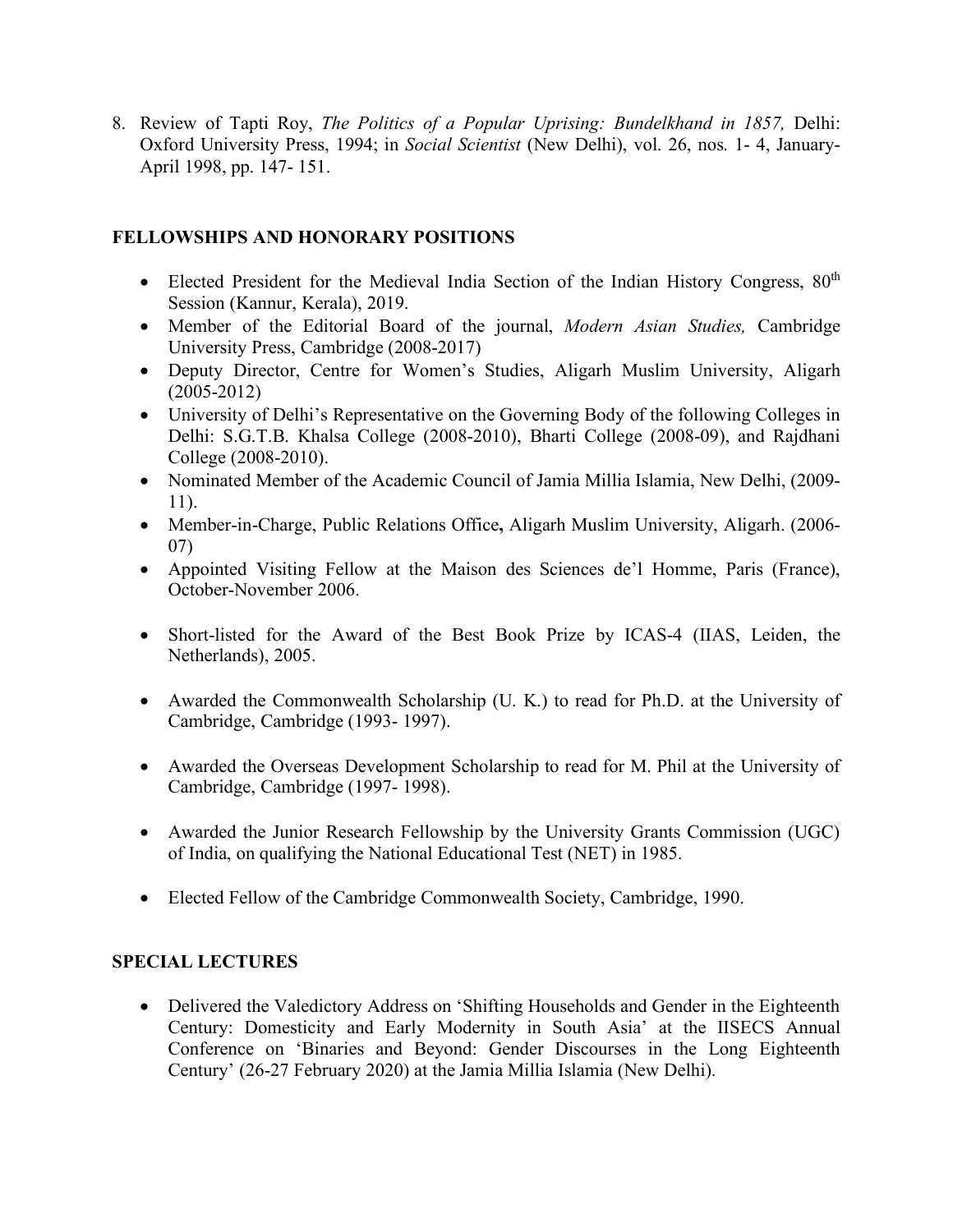- Delivered the Presidential Address (Medieval India) on 'Social Change and Imperial Sovereignty in Micro-Spaces: Exploring the Mughal State Formation From Below' at the 80th Session of the Indian History Congress (Kannur, Kerala, 2019)
- Delivered the Keynote Address on 'Indo-Islamic Epistemology in  $18<sup>th</sup>$  Century South Asia' at the IISECS Annual Conference on 'Identities and Worldviews in the Eighteenth Century' (8- 9 March 2018), at JNU (New Delhi) (organized by the India International Society for Eighteenth Century Studies, New Delhi).
- Delivered the  $10<sup>th</sup>$  Delhi College Lecture (Zakir Husain College, University of Delhi, New Delhi) on 'When History Serves the Nation: The Nationalist Imagination and the Historian of Medieval India', New Delhi (19 January 2017)

# **EMPLOYMENT HISTORY**

Professor of History (Department of History, University of Delhi, Delhi): 2007- Present.

Reader in History, Center of Advanced Study, Department of History, Aligarh Muslim University, Aligarh (2000- 2007)

Lecturer in History, Centre of Advanced Study, Department of History, Aligarh Muslim University, Aligarh (1989- 2000)

## **COURSES (Last Five Years)**

- Political Processes and Socio-Cultural Formations in India, ca. 1500-1750
- The Ottomans, from the  $14<sup>th</sup> 17<sup>th</sup>$  Centuries
- Gender Relations in Mughal India
- Sources of the Mughal Period: Reading and Interpreting Texts, ca. 1526-1750

## **LAST ACADEMIC QUALIFICATION:** Ph.D. (University of Cambridge, Cambridge, U.K.), 1997

**Dissertation:** 'State and Local Power Relations in the Towns of Gujarat: Surat and Cambay, c. 1572-1740'

# **OTHER ACADEMIC QUALIFICATIONS:**

- 1. M.Phil in Modern Indian Studies (University of Cambridge, Cambridge, UK), 1988 [**Dissertation Title: 'The Khilafat Movement: A Crisis in the System of Political Control']**
- 2. M.Phil in Medieval Indian History (Centre of Advanced Study in History, Aligarh Muslim University, Aligarh, India), 1987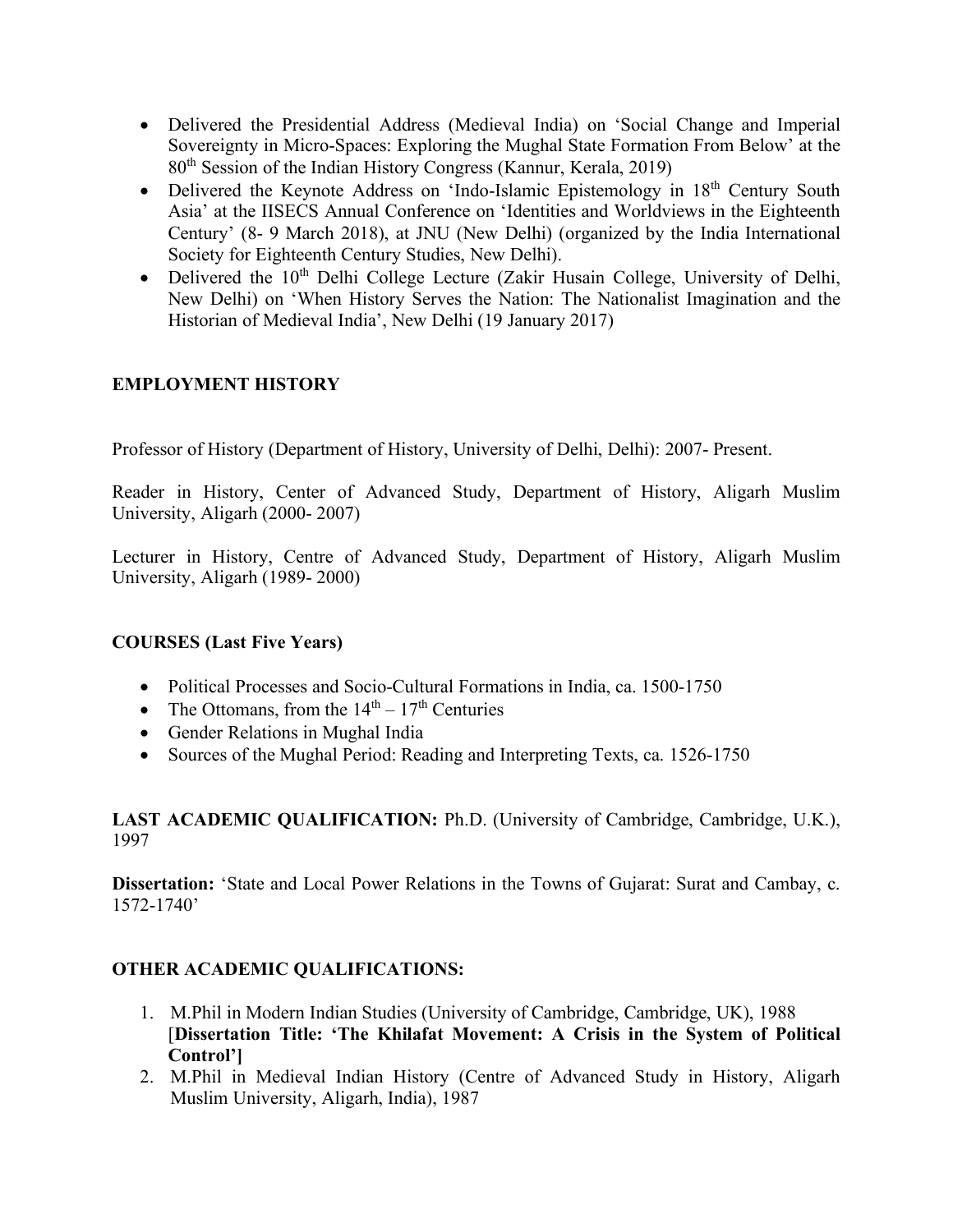**[Dissertation Title: 'Mughal Records on the English East India Company, c. 1618- 1740']**

3. M.A. (History): First Position; Division I; 66%; Aligarh Muslim University, Aligarh, 1984

## **PAPERS READ AT SEMINARS/CONFERENCES:**

- 1. 'When Trust was in deficit: Merchant disputes and the juridical space in early modern south Asia', presented at the International Conference on 'Technologies of trust: Law, Custom and Procedure in historical and comparative perspective'. (Organized by the Indo-European Advanced Research Network (Nantes, France) in collaboration with Godrej
- 2. 'Gender in the world view of Mughal theologians: Perceptions of Manliness in the Works of Badaoni and Shah Waliullah', read at the Conference on 'Women in India: Reconstructing Women's History' (Organized by the Aligarh Historians Society, 29-30 December 2019)
- 3. 'The Qazi's Court, Local Corporate Bodies and Legal Order in Early Modern South Asia,' read at the Conference on, 'Offices of the Southern Jurist-Diplomat: Taking up a Training in Conducting Lawful Encounters'. (Organized by the Institute for International Law and the Humanities, University of Melbourne, Melbourne), 21-23 August 2019
- 4. 'Indo-Persian Epistemology in the Early Modern Period', read at the conference on 'Concepts and canvas of Knowledge: Asian Studies from Pre-Modern to Modern Times'. (Organized by the Department of History, Visva Bharti Univerity, Shantiniketan, February 20-22, 2018)
- 5. 'The Merchant Firms and the Legal Order in Early Modern South Asia: State, Corporate Groups, and Legal Pluralism, presented at the conference on 'The Social Life of Commercial Trust: Comparative Historical Perspectives from Asia, Africa and Europe, 1600-1950' (organized by Nantes Institute for Advanced Study, Nantes, France, 20-22 February, 2018).
- 6. 'The Qazi's Court and the Local Systems of Conflict-Resolution in Early Modern South Asia', read at the international conference on 'South Asian Legal History: Beyond Boundaries', co-organized by Max Plank Institute for Legal History (Berlin) and Nalsar University of Law (Hyderabad), 7-8 December 2016.
- 7. 'Property and Power Relations in Mughal India: Litigations and Disputes at the Qazi's Court in Urban Localities, 17-18<sup>th</sup> Centuries', presented at the International Conference on 'Changing Concepts of Landed Property in South Asia: Perspectives from History', organized by the South Asia Center, University of Pennsylvania, Philadelphia (USA), April 18-19, 2014.
- 8. 'Women's Agency and Urban Lives in Early Modern Asia: A Comparative Study of the Mughal and Ottoman Experience', read at the International Conference on 'Ottoman and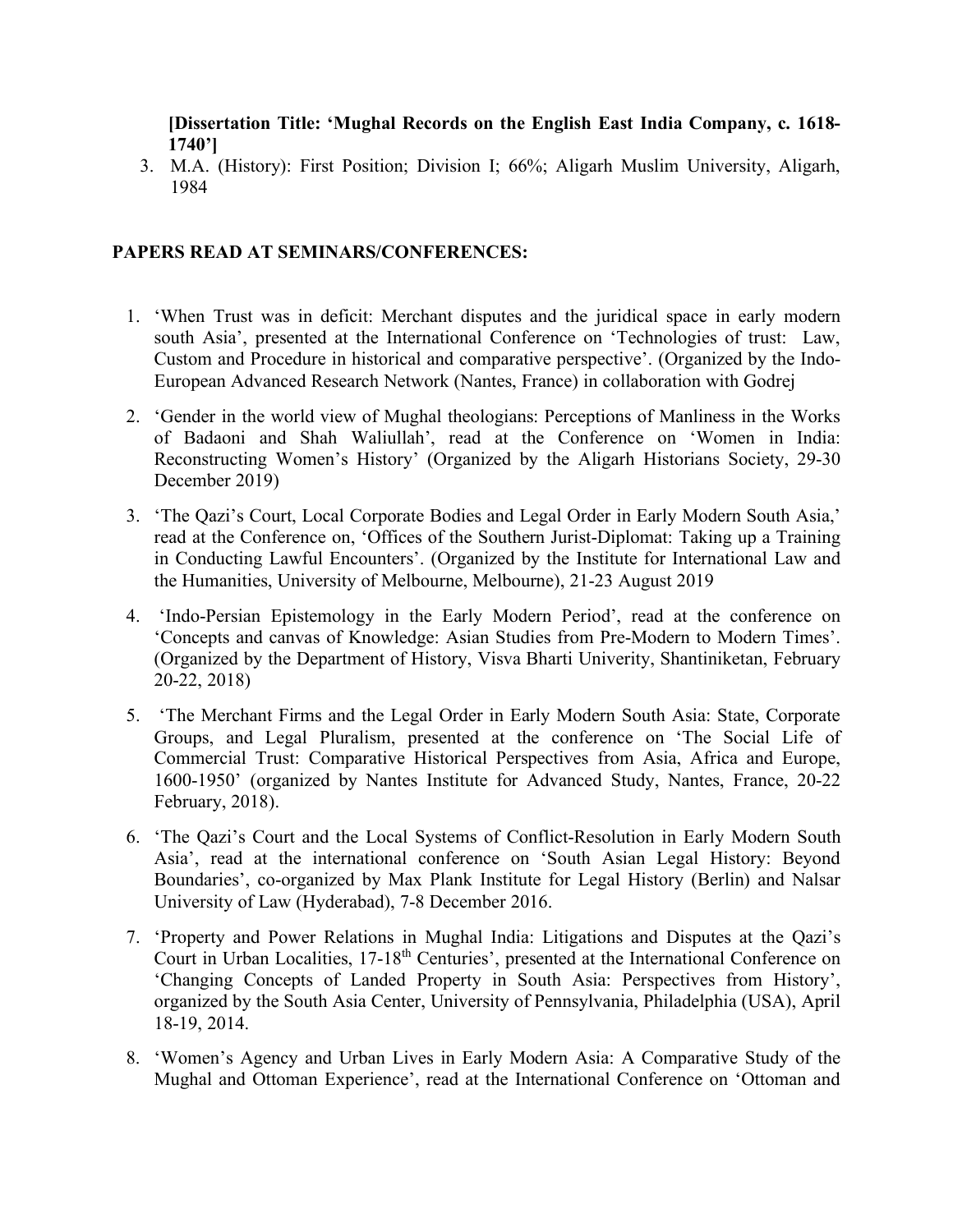Mughal History in Comparative Perspective', organized by Istanbul Bilgi University, Istanbul (Turkey), 10-13 November 2014.

- 9. 'Devotion, Gender and Power in the Work of a Mughal Impeial Princess', read at the international Conference on 'The Mughal Empire under Shahjahan- New Trends of Research', organized by the Institute for Iranian Studies, Vienna (Austria), 26-28 May 2014.
- 10. 'Civil Disputes and the Court of the Qazi in the Mughal Urban Localities', read at the International Conference on 'Law Adressing Diversity', organized by the University of Vienna (Vienna), 23-25 May 2014.
- 11. 'Political Life and the Anxieties of 'the Self' in the Mughal Court Culture', read at the International Conference on, 'Court Cultures in the Muslim World: Politics and Patronage  $(7<sup>th</sup>-19<sup>th</sup>$  centuries), organized by Schloss Friedenstein, Gotha (Germany), 2-5 July 2007.
- 12. 'Emotions and Identity in India A Survey of Historiography', presented at the International Conference on, 'Identity, Emotion and Culture: Languages and Literature of the subcontinent, c. 900- c. 1971', organized by the Indian Council of Historical Research, New Delhi, 21-23 December 2006.
- 13. 'Toward a State-in-Society Perspective: The Rule Structure in Gujarat during the eighteenth and early nineteenth centuries', presented at the colloquium on, 'Experience of Empire –Responses from the Provinces', organized by the European Union as part of the project on, 'Tributary Empires Compared', at Athens on 19-21 June 2006.
- 14. 'Representation of the Mughal State in the Nationalist Articulation of India's Composite Culture', presented at the Conference on, "Evolution of India's Composite Culture", Santiniketan, 2006.
- 15. 'Persian Sources on the English East India Company', presented at the seminar on 'Historiography in Medieval India and Central Asia', New Delhi, 29-30 March 2005. (Organized jointly by the Indian Council of Historical Research (ICHR), New Delhi).
- 16. 'Toward an Inclusive Islam: The Search for Shared Spaces in Liberal Islam in Post-Independence India'; read at the International Conference on 'Religion, Culture and Society: North India in the Nineteenth and the Twentieth Centuries', New Delhi, 17-19 December 2004 (Academy of Third World Studies, Jamia Millia Islamia, New Delhi).
- 17. 'Pluralism, Cultural Diversity and Education in Contemporary India'; presented at the panel on 'Education and Society in India', Bareilly, 29-30 December 2004, sponsored by the Ministry of Human Resource Development, Government of India.
- 18. 'Voices from the Margins: Community, Nation and Religious Reforms in Muslim Women's Writings in Colonial India'; presented at the conference on 'Women and Development', Aligarh, 10-11 October 2004 (Centre of Women's Studies, Aligarh Muslim University, Aligarh)
- 19. 'Presentation of the Self in the Autobiography of a Medieval Merchant: An Exploration of Norms and Emotions in Banarsidas' Autobiography'; presented at the seminar on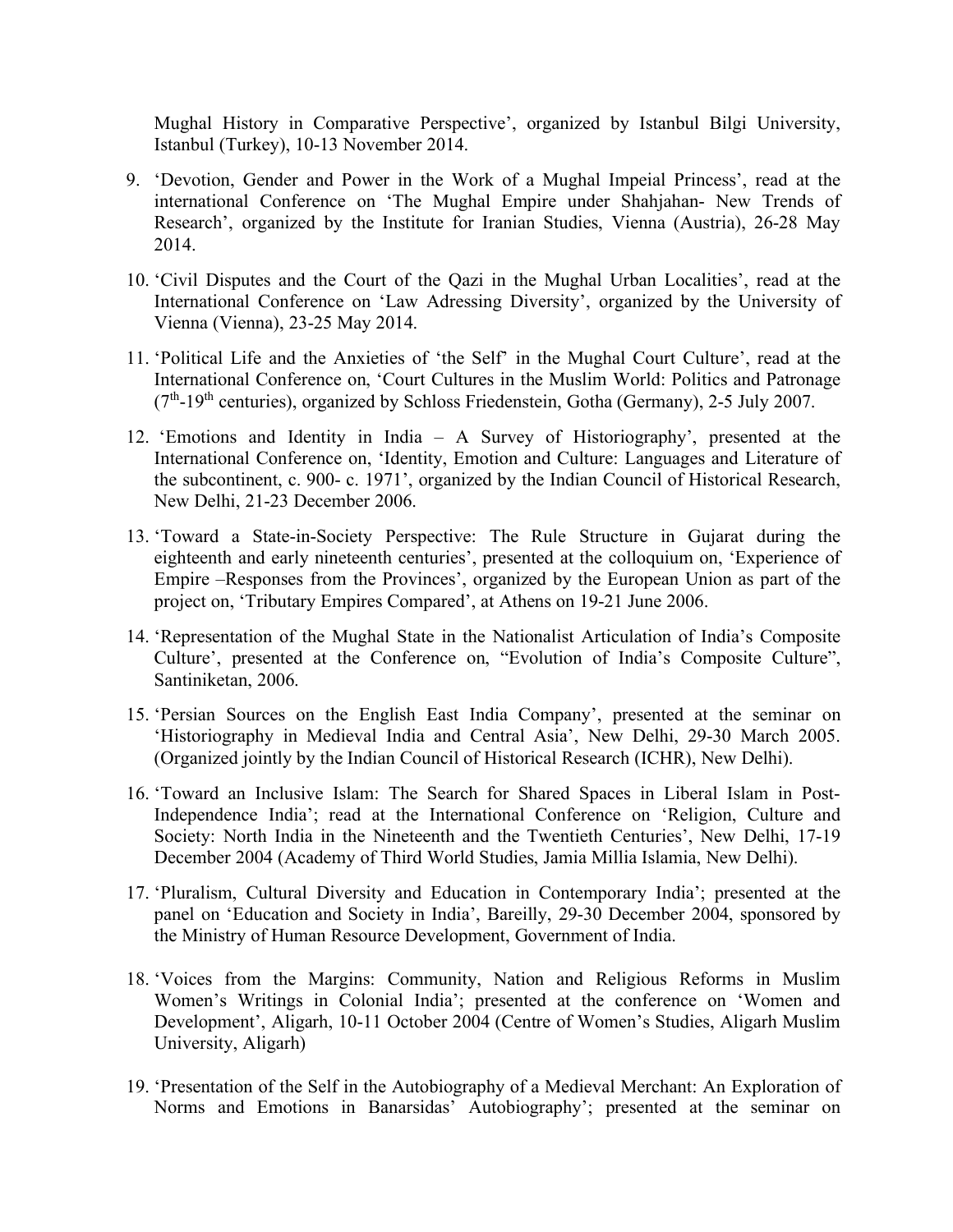'Biography as History: Indian Perspectives', 27-28 February 2003 (Centre of Historical Studies, Jawaharlal Nehru University, New Delhi).

- 20. 'The Form and Content of Education in the Madrasas in Colonial India', read at the seminar on 'Madrasa Education in India: Islamic Education, Diversity and National Identity Post 9/11', at Neemrana Fort Palace (Neemrana), 30 November- 2 December 2003, organized under the auspices of Konrad Adenauer Foundation (Germany).
- 21. 'Forms of Civility and Publicness in Pre-British India'; presented at the workshop on 'Civil Society, Public Sphere and Citizenship' at Bikaner, 7--10 November 2002, organized by the Konrad Adenauer Foundation (Germany).
- 22. 'The Emergence of 'public sphere' in Northern India in the Eighteenth Century'; presented at the symposium on the 'Urban Phenomena in Indian History' at Amritsar, 29- 30 December 2002, organized by the Urban History Association of India (UHAI).
- 23. 'Women, Kin and *Shari'a* in Gujarat during the Seventeenth Century', presented at the Center of South Asian Studies, Lent Term Seminar, University of Cambridge, Cambridge, on 21 February 1996
- 24. 'Globalization and Post-modernism: Defending Foucault's Interrogation of Modernity', read at the interdisciplinary seminar on 'Globalization, Language, Culture and Media' at IIT, Kanpur, January 2001
- 25. 'The Khilafat Movement: A Crisis in the System of Political Control', delivered at the Center of South Asian Studies, Easter Term Seminar, University of Cambridge, Cambridge, on 25 May 1988
- 26. 'Calcutta in the Early Eighteenth Century', read at the Symposium on 'Calcutta as a Metropolis', organized by the Urban History Association of India, at Gorakhpur (India) on 1 January 1990.

### **INTERNATIONAL SEMINARS/CONFERENCES ATTENDED:**

- 'Offices of the Southern Jurist-Diplomat: Taking up a Training in Conducting Lawful Encounters'. (Organized by the Institute for International Law and the Humanities, University of Melbourne, Melbourne, 21-23 August 2019)
- 'The Social Life of Commercial Trust: Comparative Historical Perspectives from Asia, Africa and Europe, 1600-1950' (organized by Nantes Institute for Advanced Study, Nantes, France, 20-22 February, 2018).
- 'South Asian Legal History: Beyond Boundaries', co-organized by Max Plank Institute for Legal History (Berlin) and Nalsar University of Law (Hyderabad), 7-8 December 2016.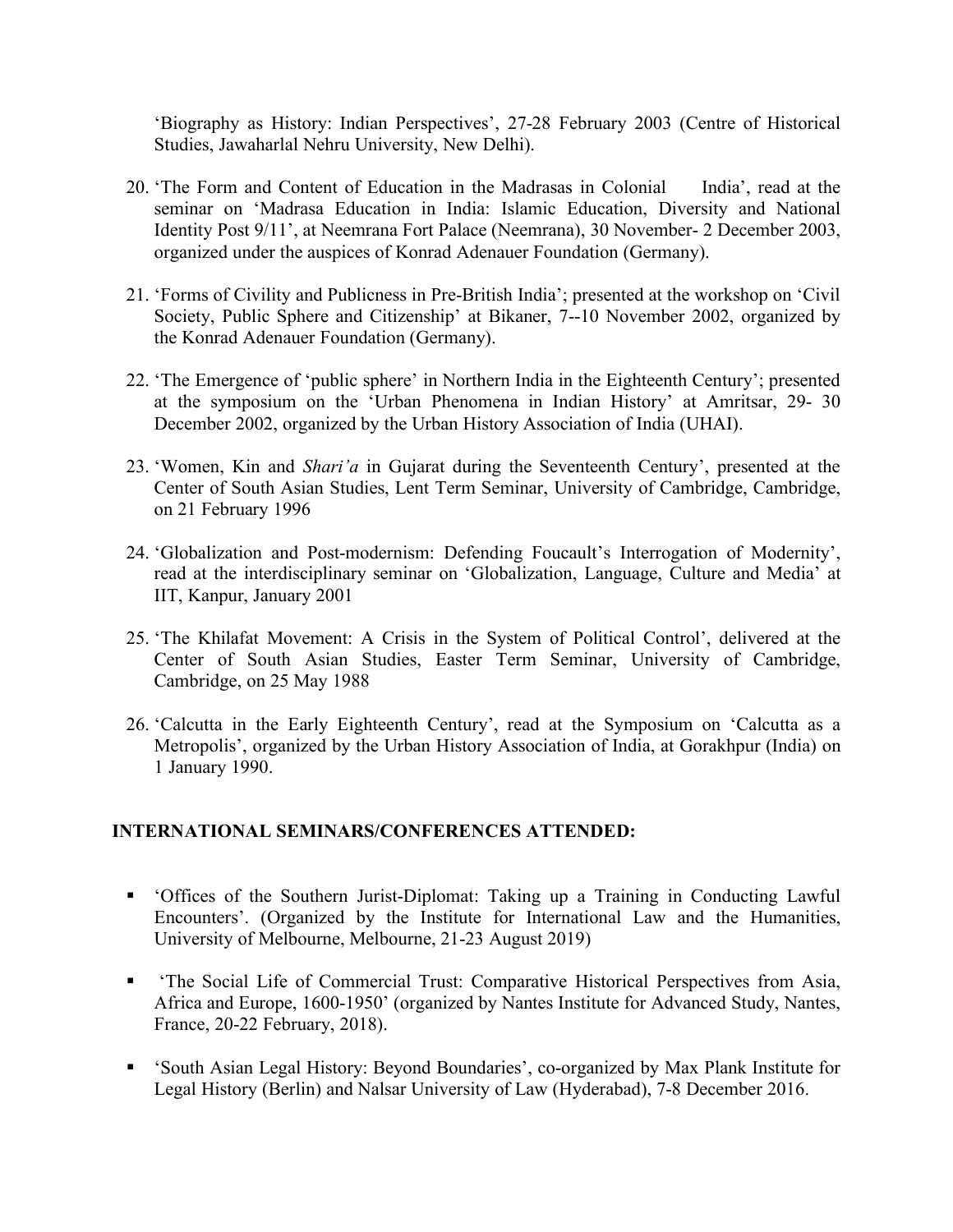- 'Configuring Early Modern South Asia', co-organized by Trinity College, Dublin and the Center for Historical Studies, JNU (New Delhi), 12-13 November 2015.
- 'Law Addressing Diversity', organized by the University of Vienna, Vienna (23-25 May 2014)
- 'The Mughal Empire under Shahjahan: New Trends of Research', organized by the Institute for Iranian Studies, Vienna (26-28 May 2014).
- 'Changing Concepts of Landed Property in South Asia: perspectives from History', organized by the South Asia Center, University of Pennsylvania, Philadelphia, April 18-19, 2014.
- 'Ottoman and Mughal History in Comparative Perspective', organized by Istanbul Bilgi University, Istanbul (10-13 November 2014).
- " 'Court Cultures in the Muslim World: Politics and Patronage  $(7<sup>th</sup>-19<sup>th</sup>$  centuries)', organized by Schloss Friedenstein, Gotha (Germany), 2-5 July 2007
- 'Identity, Emotion and Culture: Languages and Literature of the subcontinent, c. 900- c. 1971', organized by the Indian Council of Historical Research, New Delhi, 21-23 December 2006 (appointed the academic coordinator of the conference by the ICHR).
- 'Experience of Empire Responses from Provinces', organized by the European Union as a part of its project on, 'Tributary Empires Compared', at Athens on 19-21 June 2006.
- International Convention of Asia Scholars, Fourth Session (2005), organized jointly by the International Institute for Asian Studies (Leiden, the Netherlands) and the Shanghai Academy of Social Sciences (Shanghai) at Shanghai on 20-24 August 2005.
- 'Madrasa Education in India: Islamic Education, Diversity and National Identity Post 9/11', organized by the Konrad Adenauer Foundation at Neemrana Fort Palace Hotel (Neemrana, Rajasthan), on 30 November – 2 December 2003.
- 'Secular Demographic Change: Composition, Pressure on Land, Regional Variations, Migrations', organized by the International Commission for Historical Geography on 19-21 September 2005 at New Delhi.

## **REFERENCE WORKS, TEXTBOOK, TEACHING AND CURRICULUM DEVELOPMENT:**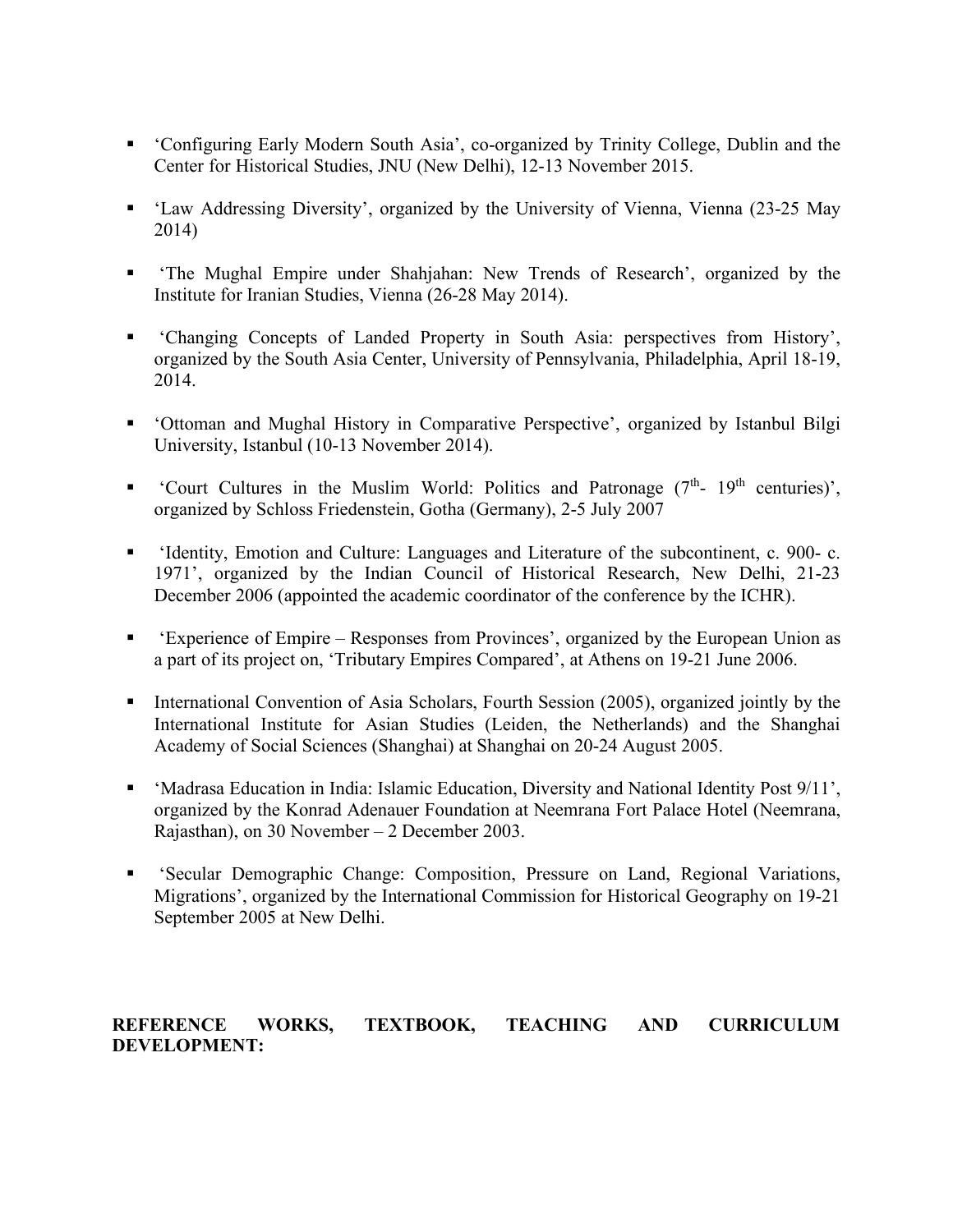- Associated with 'The Cambridge History of the Modern Indian Subcontinent' Project (editors David Gilmartin, Prasannan Parthasarthy and Mrinalini Sinha); contributing a chapter on 'The Center and Periphery in the Mughal Empire', for the volume on *The Mughals and Their Worlds, 1520-1740.* (2019-22)
- Associated with the 'Oxford History Handbooks: The Mughal World' (editors Richard Eaton and Ramya Sreenivasan); contributed a chapter on, 'Mughal Authority- A View From Below' for the volume. (2020)
- Member, History Textbook Development Committee for Standard VII (National Council of Educational Research and Training, New Delhi), 2005-6; contributed the chapter, 'The Mughal Empire' for Class VII Textbook called, *Our Pasts* – II (New Delhi: NCERT, 2006).
- Member, History Textbook Development Committee for Standard XII (NCERT, New Delhi), 2005-6; contributed the chapter, 'Through the Eyes of Travelers: Perceptions of Society(c. tenth to seventeenth centuries)' for Class XII Textbook entitled, *Themes in Indian History,* Part- II (New Delhi: NCERT, 2006)**.**
- Invited as Resource Person to the Refresher Course Programs for College and University Teachers organized by the Academic Staff Colleges of the following Universities: Jamia Millia Islamia, Jawaharlal Nehru Univeristy, University of Mumbai, Mumbai, National University of Hyderabad, Hyderabad, Aligarh Muslim University (Aligarh), and University of Delhi (Delhi).

## **CONFERENCES/WORKSHOPS ORGANIZED**

- Workshop on 'Re-Writing Mughal History: Challenges of Languages and Literary Practices', on behalf of the Nehru Memorial Museum and Library, New Delhi (16 August 2013)
- International Conference on, 'Reassessing Third World Feminism', on behalf of the Centre for Women's Studies, AMU, Aligarh, sponsored by the Indian Council of Social Science Research, New Delhi (November 2007)
- International Conference on, 'The Future As Conceived in the Past: The Evolving Visions of Women's Emancipation', on behalf of the Centre for Women's Studies, AMU, Aligarh, jointly sponsored by the Indian Council of Historical Research (New Delhi) and the Indian Council of Social Science Research, New Delhi (20-22 October 2008)

### **RESEARCH SUPERVISION (M.PHL/PH.D.)**: